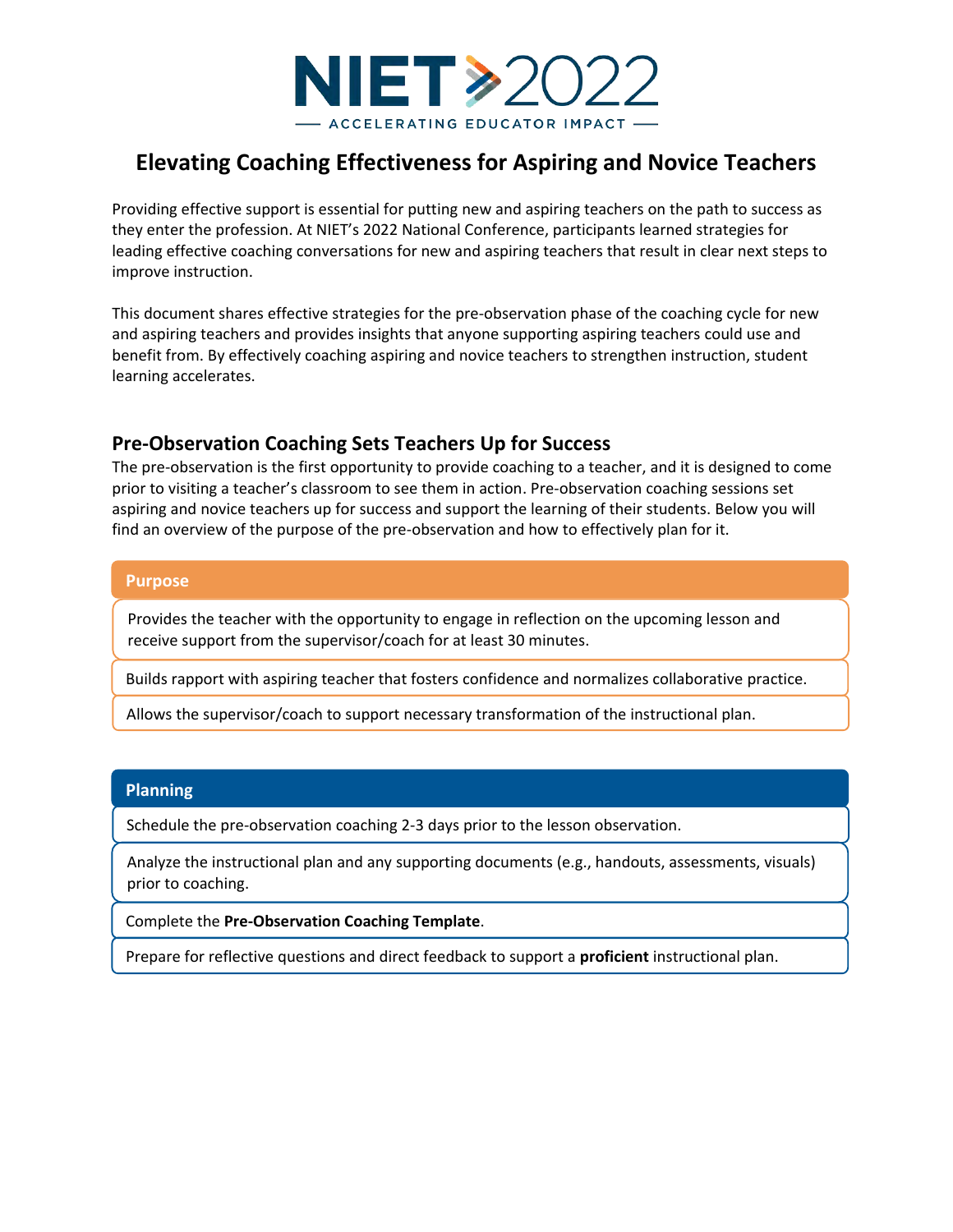

### **Protocol to Guide the Pre-Observation Coaching Phase**

Review the protocol below. The inclusion of student data within pre-observation coaching sessions helps align teachers' practices to the focused work of their student learning objective. Coaching within the pre-conference protocol related to the standard, the strategies used to support students in meeting their goals, and the related assessments enhances alignment and positive impact on student achievement.



## **Pre-Observation Coaching Template**

Complete this coaching template to prepare for your pre-observation session. This will help plan your conversation to maximize your time together, and it provides a sample script. Consider highlighting questions you would like to use during your pre-observation session, and add any questions you deem important that may not be included in this example.

| <b>Observation Coaching Introduction</b>                                                                                                                                                                                                                               |
|------------------------------------------------------------------------------------------------------------------------------------------------------------------------------------------------------------------------------------------------------------------------|
| Greeting/set the tone: Thanks for taking the time to meet with me. I'm really looking forward to<br>coming to your class on<br><u> 1980 - Jan Stein Harry Harry Harry Harry Harry Harry Harry Harry Harry Harry Harry Harry Harry Harry Harry H</u>                    |
| <b>Establish the length of the coaching session:</b> The coaching session should take us about                                                                                                                                                                         |
| Review coaching session purpose and process: and the purpose of this coaching session is for you<br>to have the opportunity to walk me through your lesson plan, student data, and provide a general<br>idea about what I can expect to see happen during your lesson. |
| Ask a general impression question:<br>Examples:<br>What have you been working on with students in previous lessons?<br>How does your analysis of your student data/student work impact this lesson?                                                                    |
| Walk me through your lesson.                                                                                                                                                                                                                                           |
| What will you do at the beginning of the lesson?                                                                                                                                                                                                                       |